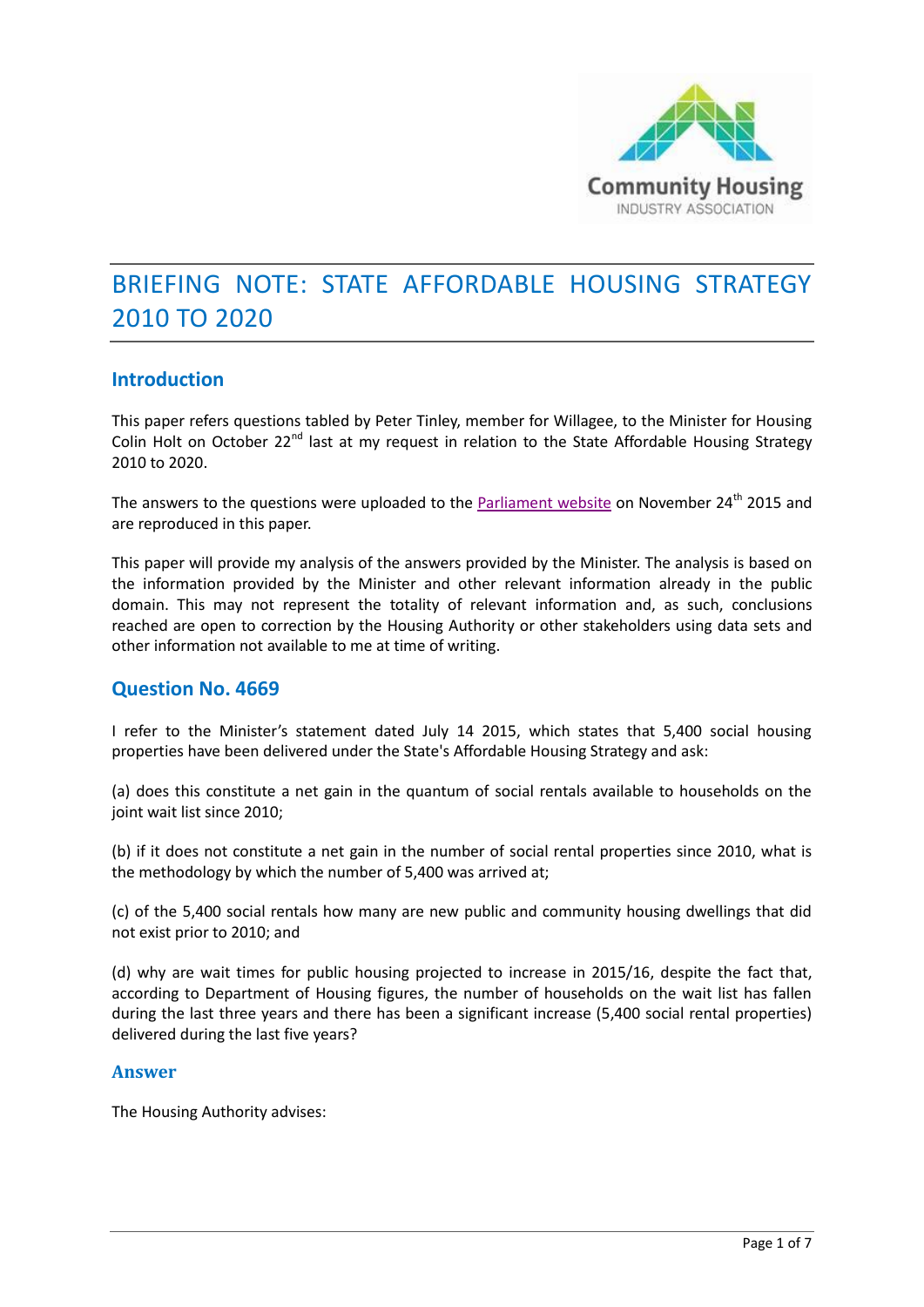

(a)-(b) Yes, as at 31 May 2015, 5 400 newly constructed or acquired social housing properties delivered have resulted in a net increase in social rental stock of 3 780, of which 3 250 are for the joint waiting list (the remaining being for people in remote Indigenous communities).

(c) 4 890 (this excludes approximately 500 properties delivered for remote Indigenous housing).

(d) Fewer public housing properties becoming available for rent result in an increase in the waiting time. The waiting times for applicants housed is higher due to the Housing Authority allocating housing to a larger percentage of applicants who had waited longer compared to the prior year.

Factors influencing the time an applicant may wait to be housed include the area in which housing is being sought, the turnover of properties in that region, the type of accommodation required, the applicant's place on the waiting list and whether the applicant has a priority housing need.

## **Analysis**

**.** 

- 1. The response at (a)-(b) "5,400 new social housing dwellings since 2010" demonstrates that this is not a net figure. The net figure is 3780 (3250 when homes in remote communities are discounted). This means that the since 2010, 3780 additional social housing dwellings have been delivered not 5,400 when you deduct those properties lost to the system; presumably through sale or demolition. In addition, my understanding is that separate Commonwealth funding streams are used in relation to the dwellings built in remote communities and, therefore, these properties might also be considered as distinct from SAHS initiatives. However;
- 2. The Minister claims that there are 4890 community and public housing properties in existence in 2015 that were not in existence in 2010. The Housing Authorities' latest annual report states that there were a total of 36,539 public housing dwellings in the system in 2010-2011 and 36,644 in 2014-15, a net increase of 105 dwellings.<sup>1</sup> If that figure is correct, it means that the community housing sector is 4,785 dwellings larger than it was in 2010. I do not know, at time of writing, how many properties have been transferred to the community housing sector since 2010 under the various programs, but a generous estimate (inclusive of additional community housing dwellings built by community housing providers in that time) would be about 2000. In other words, significantly short of the number that the annual report suggests the sector ought to have increased by. Either the figures provided by the Minister in answer to Mr. Tinley's question are incorrect or the figures in the Housing Authorities' annual report significantly understate the true number of public housing dwellings in the system.
- 3. No substantive answer is provided regarding what methodology is used to arrive at the 5,400 figure.

<sup>&</sup>lt;sup>1</sup> [Housing Authority](http://www.housing.wa.gov.au/HousingDocuments/housing_authority_annual_report_2014_15.pdf) Annual Report, 2014-15, p233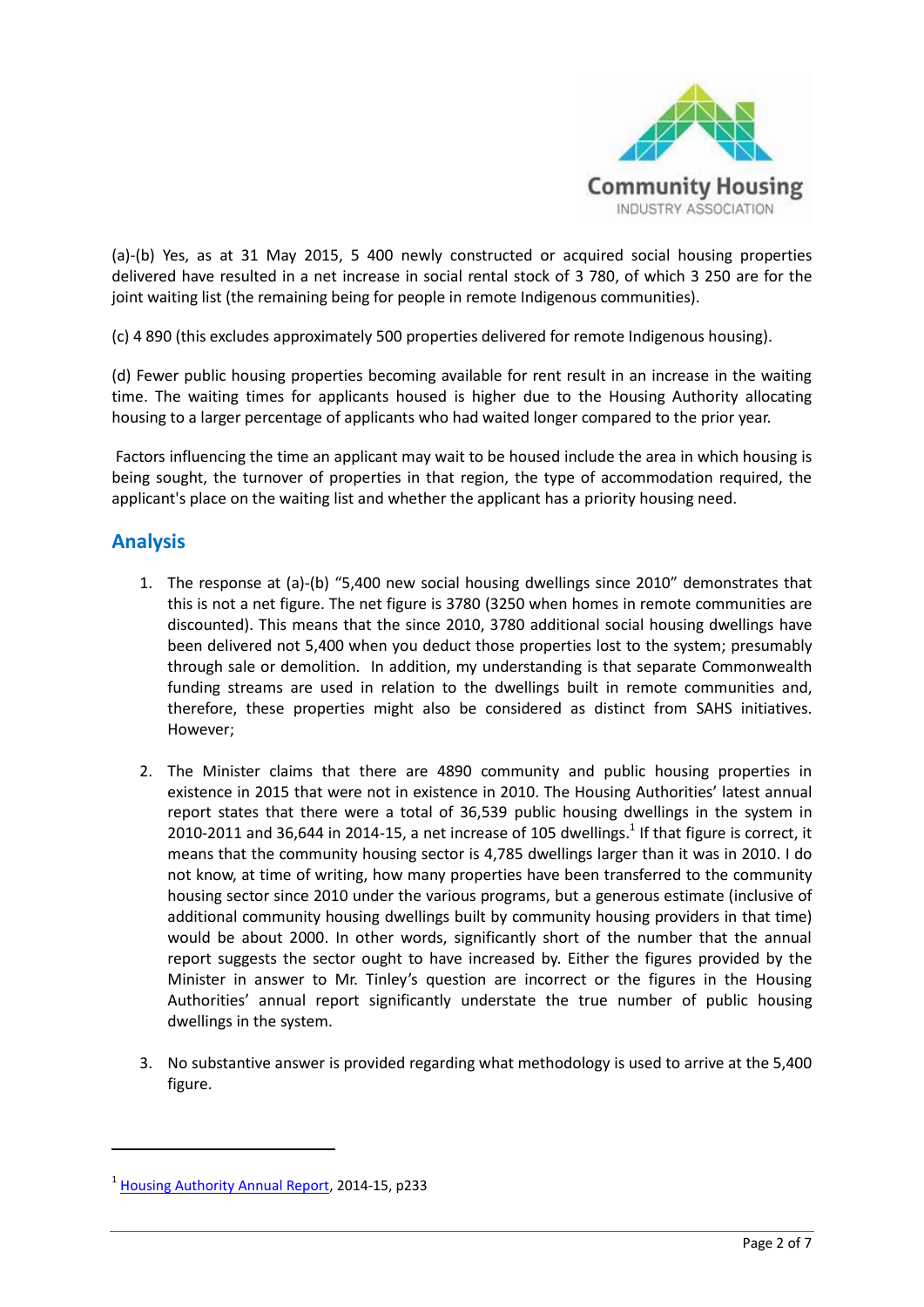

4. Regarding wait times, the official statistics show that waitlist numbers have trended down during the last three to four years and, according to the Minister, there has been a significant increase in the level of total social housing stock (4,890). This suggests that wait times should be falling, not rising, and the Minister's reply does not, in my opinion, provide any meaningful clarification as to why the reverse is true.

# **Question [No. 4636](http://www.parliament.wa.gov.au/parliament/pquest.nsf/Parliament/pquest.nsf/SrchQON/74DE0D24DF8CBD3F48257EE4001FE6EB?opendocument)**

(1) Can the Minister confirm that the Housing Authority intends to sell around \$2 billion worth of land and housing inventory in 2015/16 and over the forward estimates?

(2) How many additional social housing dwellings will be delivered as a result of these sales and will this result in a net increase in the quantum of housing stock in the public housing system?

(3) How many homes are estimated will be developed on these sites that will be sold on the open market and through Keystart?

(4) How much of the Housing Authorities' total asset holdings will this land and housing inventory sell off constitute?

(5) What is the estimated value of the Housing Authorities' remaining land and housing inventory after this round of sales is complete?

#### **Answer**

The Housing Authority advises:

(1) Yes.

(2) Land and housing inventory sales contribute to the Authority's overall general revenue used to fund the Authority's operating activities, a portion of which may be allocated to the procurement of social housing. The Authority plans to deliver 1 222 dwellings for social housing from 2015-16 to 2018-19 from all funding sources, which includes property sales, specific grants and general revenue.

Public housing stock numbers fluctuate as the Authority regularly reviews its stock and disposes of public housing properties for a variety of reasons, including to reduce high presence concentrations, such as can occur when a property is no longer required or is at the end of its useful life, or when an eligible tenant applies to purchase the property. The social housing demolitions and sales for 2015- 16 to 2018-19 are expected to be 1112. There is expected to be a net increase in the quantum of public housing stock in the system.

(3) The Authority plans to deliver and sell approximately 3 300 dwellings from 2015-16 to 2018-19 as well as sell vacant land that will yield an estimated 12 463 dwellings. This is an estimate as the Authority does not track the yield achieved on land that it sells.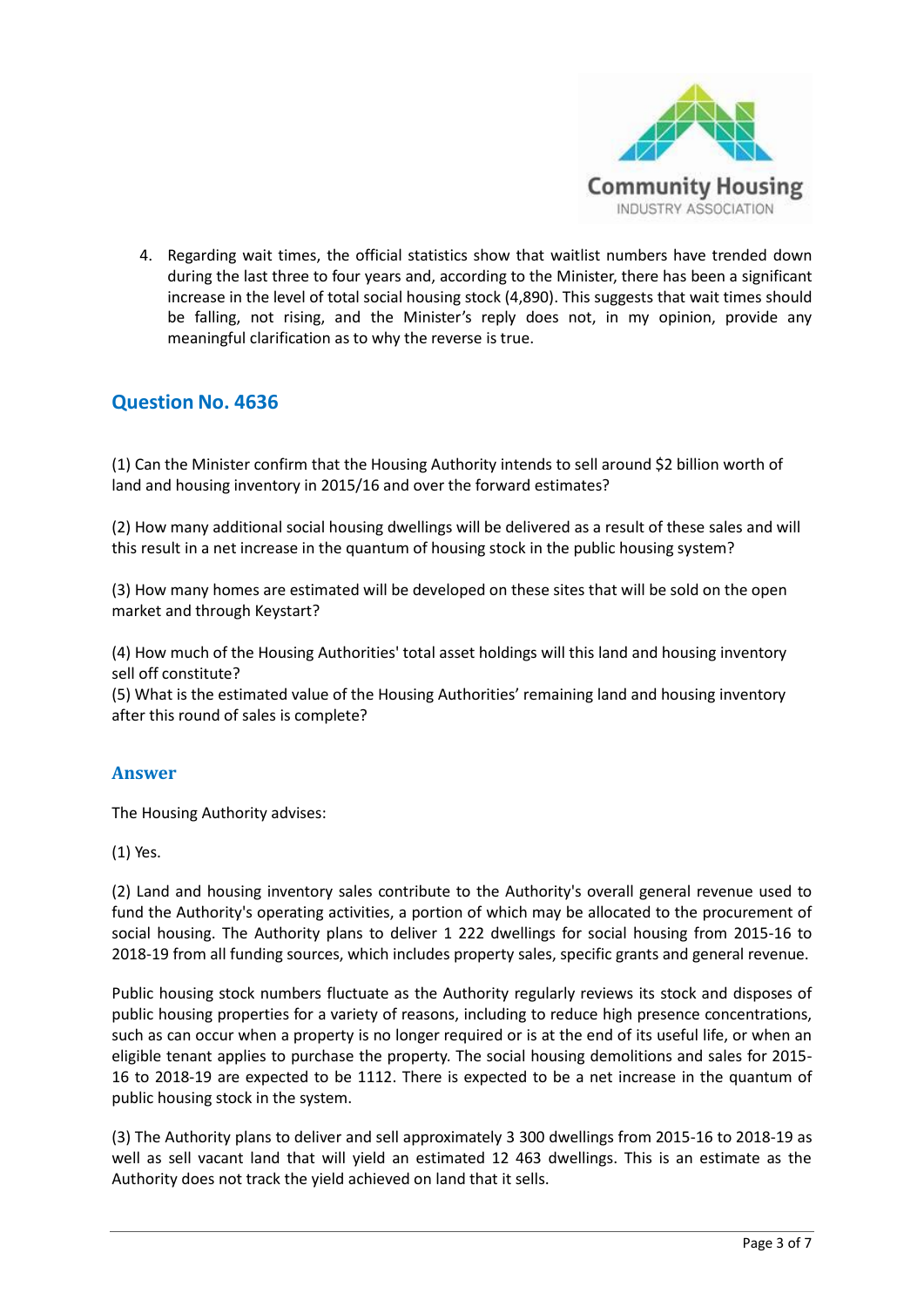

(4) Approximately 11% (includes land, housing and other assets).

(5) Around \$15 billion.

## **Analysis**

**.** 

- 1. On the face of it, the sale of \$ 2 billion of assets held by the Housing Authority, 11% of its total assets, is a major divestment episode. It would be interesting to know if the Housing Authority has ever divested assets to this degree before over a similar timeframe. If it were to continue divesting its assets at the same rate post 2019, the Housing Authority would likely have divested all its assets in about 40 years.
- 2. The Minister's reply appears to be committing to the delivery of 1222 social housing dwellings by June 2019. Presumably, this includes the 1000 social housing dwellings that the Social Housing Investment Package (SHIP) proposes to deliver. It may include the 200 dwellings that the Authorithy proposes to rent from private landlords for use as social housing.
- 3. The Minister's reply suggests that 1112 social housing dwellings will be sold or demolished to June 2019. If we assume that these properties will not be replaced in the system then the net gain in public housing, if the stated targets are met, will be 110 dwellings. The fact that the Minister only "expects" there to be a net increase in the quantum of public housing stock in the system and there are no plans for further transfers to the community housing system, suggests that this methodology (deducting sales and demolitions from new builds) is correct. In other words, the divestment of  $\frac{2}{3}$  billion dollars' worth of assets will only yield a net increase in public housing of 110 dwellings and even then there is only an expectation of a net gain in public housing stock.
- 4. The Housing Authority has committed to delivering an extra 10,000 'affordable housing dwellings' by 2020. According to Shelter WA, $^2$  the Housing Authority provided them with a breakdown of what its aims to deliver in terms of the 10,000 new dwellings target. They are: 1,800 Social Rental, 1,600 Affordable Rental, 700 Shared Equity, 5,900 Low Deposit Home loans. It is difficult, based on the Minister's replies to see how these targets are going to be met. Let's got through them:
- a) **1,800 Social Rental**: I understand this to mean dwellings rented to public and community housing eligible tenants exiting the joint waitlist. It is comprised of public housing dwellings, community housing dwellings and any properties delivered through a private rental

 $<sup>2</sup>$  Shelter WA, Pre-budget submission consultation documentation, August 2015.</sup>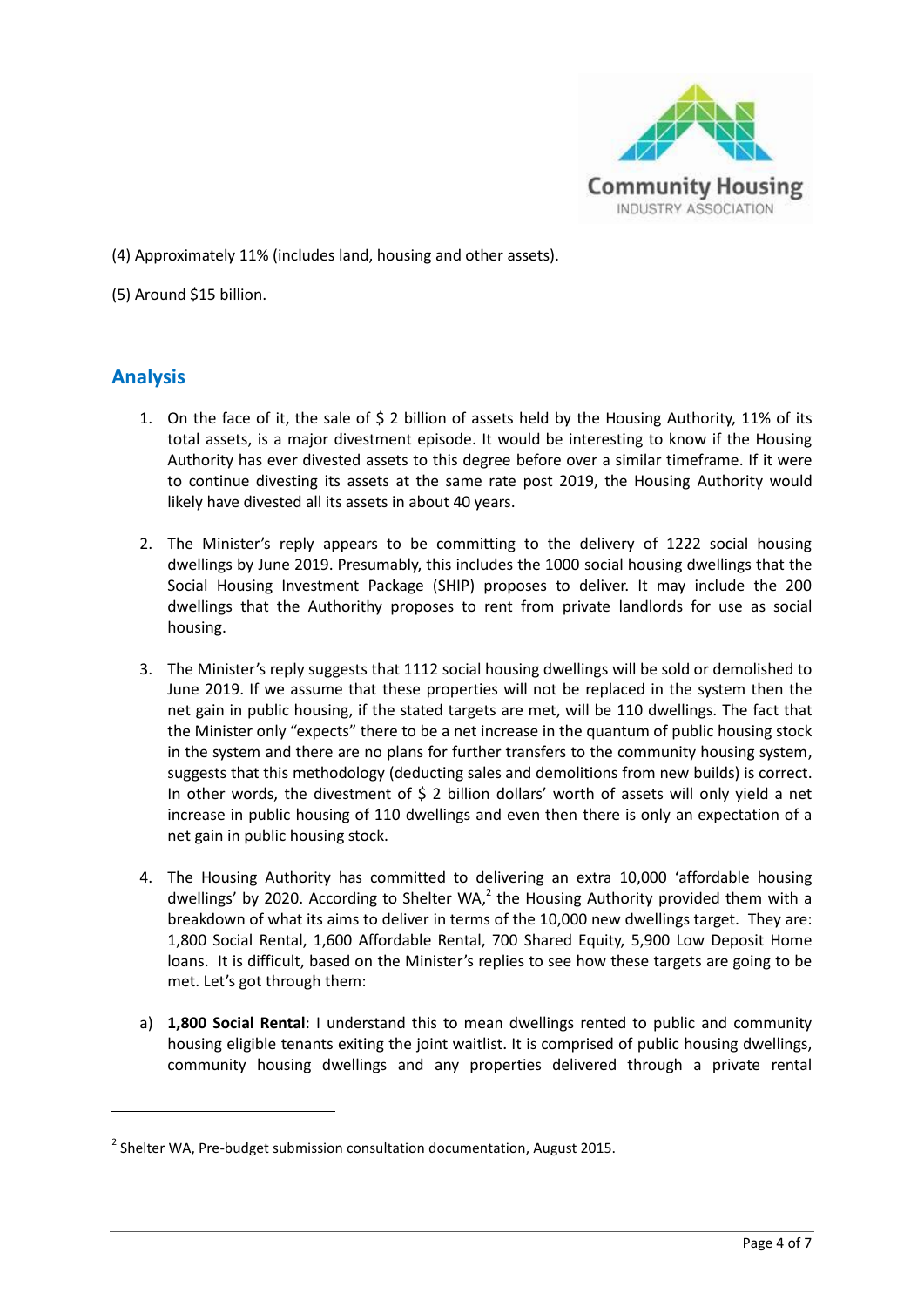

brokerage scheme.<sup>3</sup> According to my interpretation of the Minister's reply, only 110 extra public housing dwellings will be delivered by June 2019. The community housing sector has a combined growth target of 524 dwellings by 2020 with 190 already completed. This suggests that the 1,800 target –even with the addition of properties rented through the private rental brokerage scheme- is fanciful.

- b) **1,600 Affordable Rental**: Affordable rental properties, under the first phase of the State Affordable Housing Strategy, largely comprised of those properties delivered under NRAS. Although, NRAS has been scrapped there are outstanding NRAS allocations that will translate into new properties. I do not know if there are enough outstanding allocations to provide for 1,600 affordable rental properties but it seems unlikely.
- c) **700 Shared Equity and 5,900 low deposit home loans**: Based on the Minister's reply, it is likely that 3,300 properties will be sold by the Department at market value. It is also plausible that the 700 shared equity housing dwellings and many of the low deposit home loans written will underpin some of the 12,463 dwelling the Housing Authority estimates will be built on the land they intend to sell. It is worth making two points;
- d) First, we do not know if the Department will have any sales pre-commitments before the 3,300 properties are built. The level of risk it is taking (in what is a weak property market that is likely to weaken further) will, arguably, be dependent on how many properties they can sell before the capital expenditure is made to build them. However, the risk may be ameliorated if, as is likely, the builds are staggered over the next four years to June 2019.
- e) Second, the Department estimates that Keystart will write 5,900 low deposit home loans. It is likely that this is an estimate based on the number of loans that Keystart has written in the recent past inclusive of any planned changes to its lending criteria and practices. It is also likely that at least some of the 12,463 properties that the Department estimates will be built on lands its sells for the purposes of residential development will be populated by buyers using Keystart loans. Presently, major [property developers](http://www.wahousingcentre.com.au/) operating in the WA market offer prospective buyers financing options, often though a partner [organisation,](http://www.theloanco.com.au/loan_keystart.html) which offer low deposit loans rarely available to buyers except through Keystart. It is likely that this creates the critical mass of sales pre-commitment that allows the property developers to secure the capital required to undertake new developments on a large scale.

# **Question No. [4637](http://www.parliament.wa.gov.au/parliament/pquest.nsf/Parliament/pquest.nsf/SrchQON/391FFEB44DC942BA48257EE4001FE4A1?opendocument)**

**.** 

I refer to the \$560 million Social Housing Investment Package announced in the 2015-16 State Budget and ask:

 $3$  A private rental brokerage scheme is a program under which private landlords are offered incentives that compel them to rent their properties to households exiting the social housing waitlist.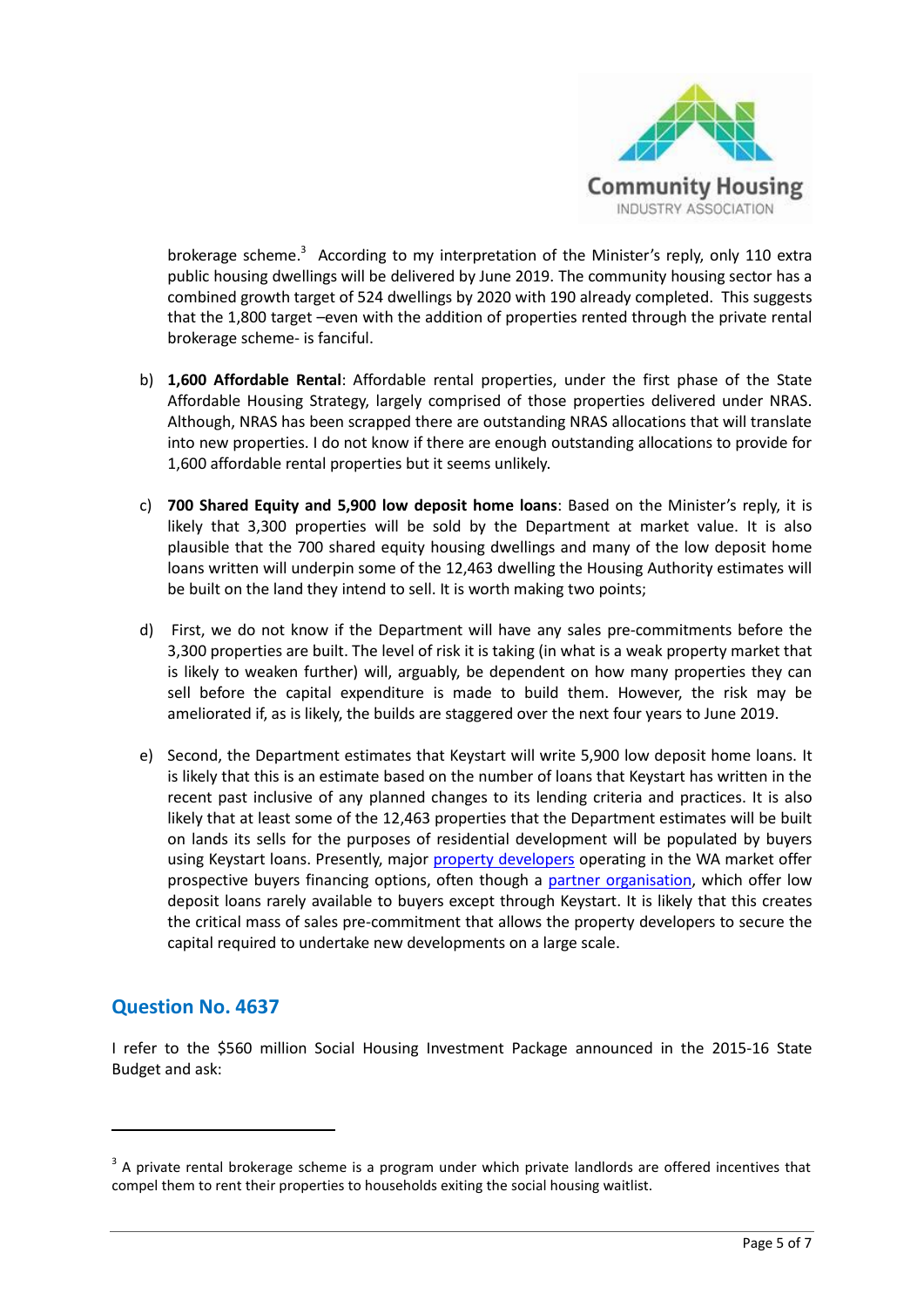

(a) can the Minister confirm that this is not a capital spend on the part of Government but, rather, the majority of this funding relates to the value of the land (including the Department of Housing (DOH)land holdings which currently contains existing public housing) and will be realised by the strategic sale and redevelopment of that land;

(b) in relation to the estimated delivery of 1500 social homes:

(i) what is the definition of the term 'social home';

(ii) of these 1500, how many of the new dwellings will be added directly to the existing stock of public housing dwellings;

(iii) how many 'social homes' will be leased from the private market;

(iv) how many, if any, of the new properties will be transferred either as part of a management agreement or with title to community housing providers based in the State; and

(v) in the context of the entire package, how many properties does the Minister envisage will be sold as 'general housing' on the open market and what percentage of the total complement of homes built will this constitute; and

(c) can the Minister confirm that there are no plans in place to invest further in individual community housing providers either by transferring public housing stock to those providers or otherwise. If such plans do exist, can the minster provide detail as to what they consist of?

#### **Answer**

The Housing Authority advises:

(a) It is estimated that the value of the Housing Authority's land that will be vended into the \$560 million package will be \$85 million.

(b)

(i) The package will deliver up to 1,500 dwellings, including 1,000 additional social homes. A social home includes public housing and housing that will house tenants off the waiting list and may be under the management of the not-for-profit sector.

(ii) 1 000.

(iii) Estimated up to 200.

(iv) A call for submissions process is being conducted through the Social Housing Investment Package for the not-for-profit sector, to gauge the sector's interest in partnering with the Housing Authority to deliver social housing in targeted locations. The process closed on 3 November 2015, and the evaluation of proposals is due to commence. At this time, it is not possible to confirm the number, if any, of the additional homes that will be delivered in partnership with the not-for-profit sector.